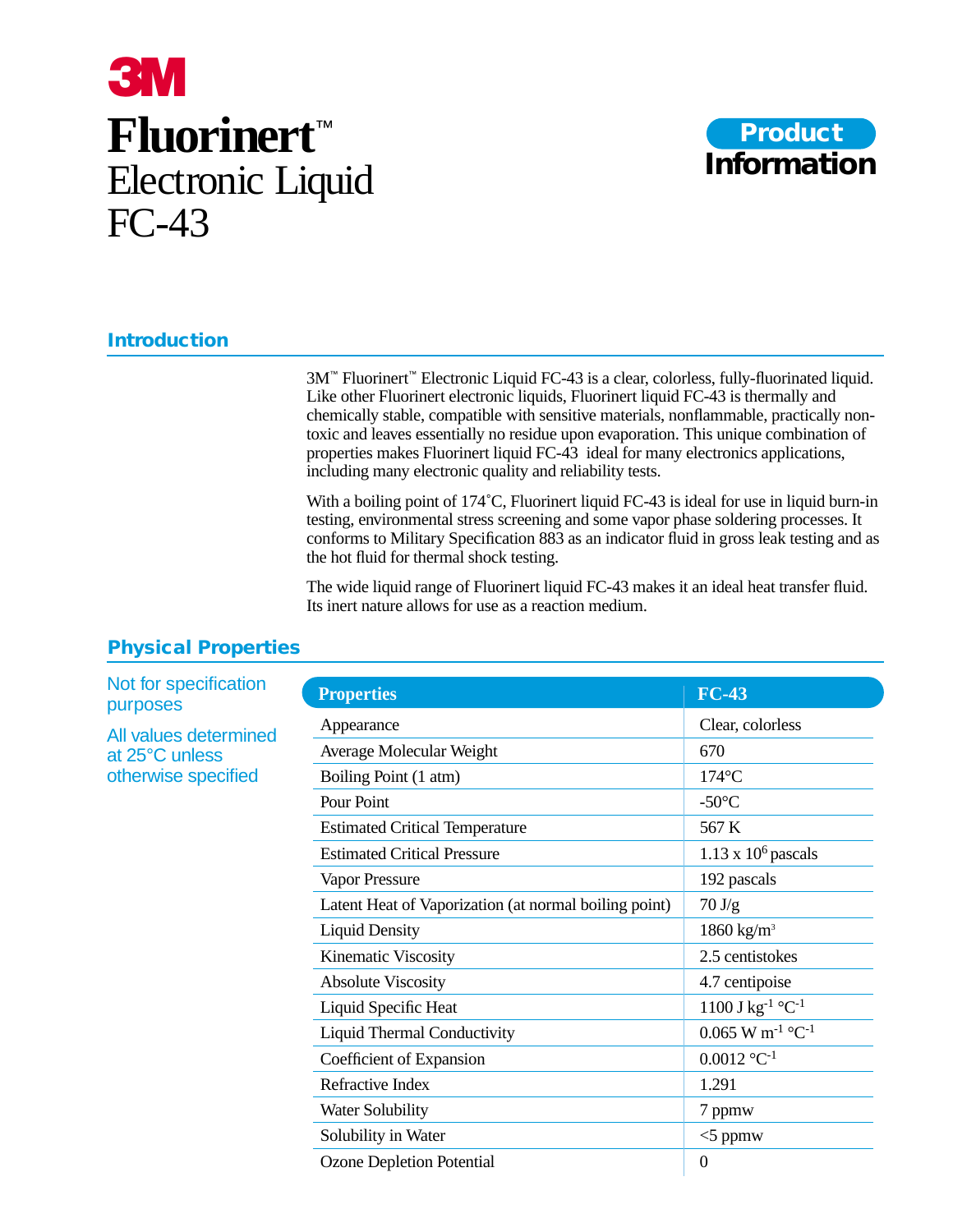## **3M**™ **Fluorinert**™ **Electronic Liquid FC-43 Electrical Properties**

| <b>Properties</b>             | $FC-43$                     |
|-------------------------------|-----------------------------|
| Dielectric Strength           | $42 \text{ kV}, 0.1$ " gap  |
| Dielectric Constant           | 1.9                         |
| <b>Electrical Resistivity</b> | $3.4 \times 10^{15}$ ohm cm |

# **Heat Transfer Properties**

The following formulas can be used to calculate the specific heat, thermal conductivity, density and vapor pressure of 3M™ Fluorinert™ Electronic Liquid FC-43 at various temperatures.

Specific Heat (J kg<sup>-1</sup> °C<sup>-1</sup>) = 1014 + 1.554 (T, °C) Thermal Conductivity (W m<sup>-1</sup> °C<sup>-1</sup>) =  $0.067 - 0.00007$  (T, °C) Density (kg/m<sup>3</sup>) = 1913 – 2.18 (T, °C) Log<sub>10</sub>(Vapor Pressure (pascals)) =  $10.511 - (2453/(T, K))$ 

The following graph can be used to determine the viscosity of Fluorinert liquid FC-43 over the indicated temperature range.



## **Fluorinert Liquid FC-43 Viscosity (cSt) vs. Temperature (°C)**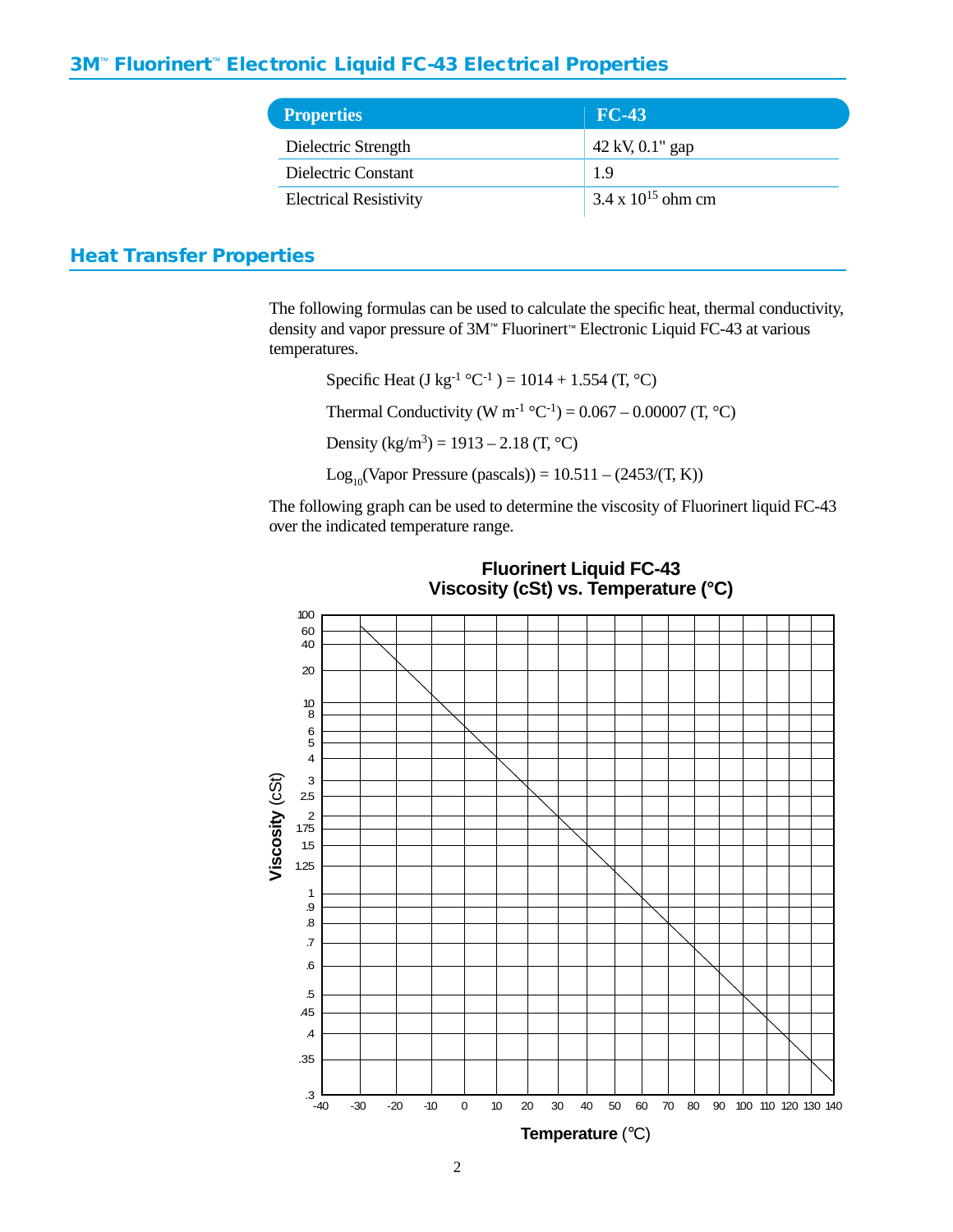# **3M**™ **Fluorinert**™ **Electronic Liquid FC-43 Materials Compatibility**

3M™ Fluorinert™ Electronic Liquid FC-43 is compatible with most metals, plastics and elastomers.

#### **Toxicity Profile**

Fluorinert liquid FC-43 is non-irritating to the eyes and skin, and is practically nontoxic orally. The product also demonstrates very low acute and sub-chronic inhalation toxicity. A Material Safety Data Sheet is available upon request.

#### **Safety and Handling**

Before using this product, please read the current product Material Safety Data Sheet (available through your 3M sales or technical service representative) and the precautionary statement on the product package. Follow all applicable precautions and directions. Fluorinert liquid FC-43 is nonflammable, and is highly resistant to thermal breakdown and hydrolysis in storage and during use. Recommended handling procedures are given in the Material Safety Data Sheet.

#### **Environmental Properties**

Fluorinert liquid FC-43 has zero ozone depletion potential. The material is exempt from the U.S. EPA and most State definitions of a volatile organic compound (VOC), and does not contribute to ground-level smog formation.

Fluorinert liquid FC-43, a perfluorocarbon (PFC), has a high global warming potential and a long atmospheric lifetime. As such, it should be carefully managed so as to minimize emissions.

3M recommends that users of FC-43 liquid further limit emissions by employing good conservation practices, and by implementing recovery, recycling and/or proper disposal procedures. 3M offers a program for used fluid return.

## **Environmental Policy**

3M will recognize and exercise its responsibility to:

- prevent pollution at the source wherever and whenever possible
- develop products that will have a minimal effect on the environment
- conserve natural resources through the use of reclamation and other appropriate methods
- assure that its facilities and products meet and sustain the regulations of all Federal, State and local environmental agencies
- assist, wherever possible, governmental agencies and other official organizations engaged in environmental activities